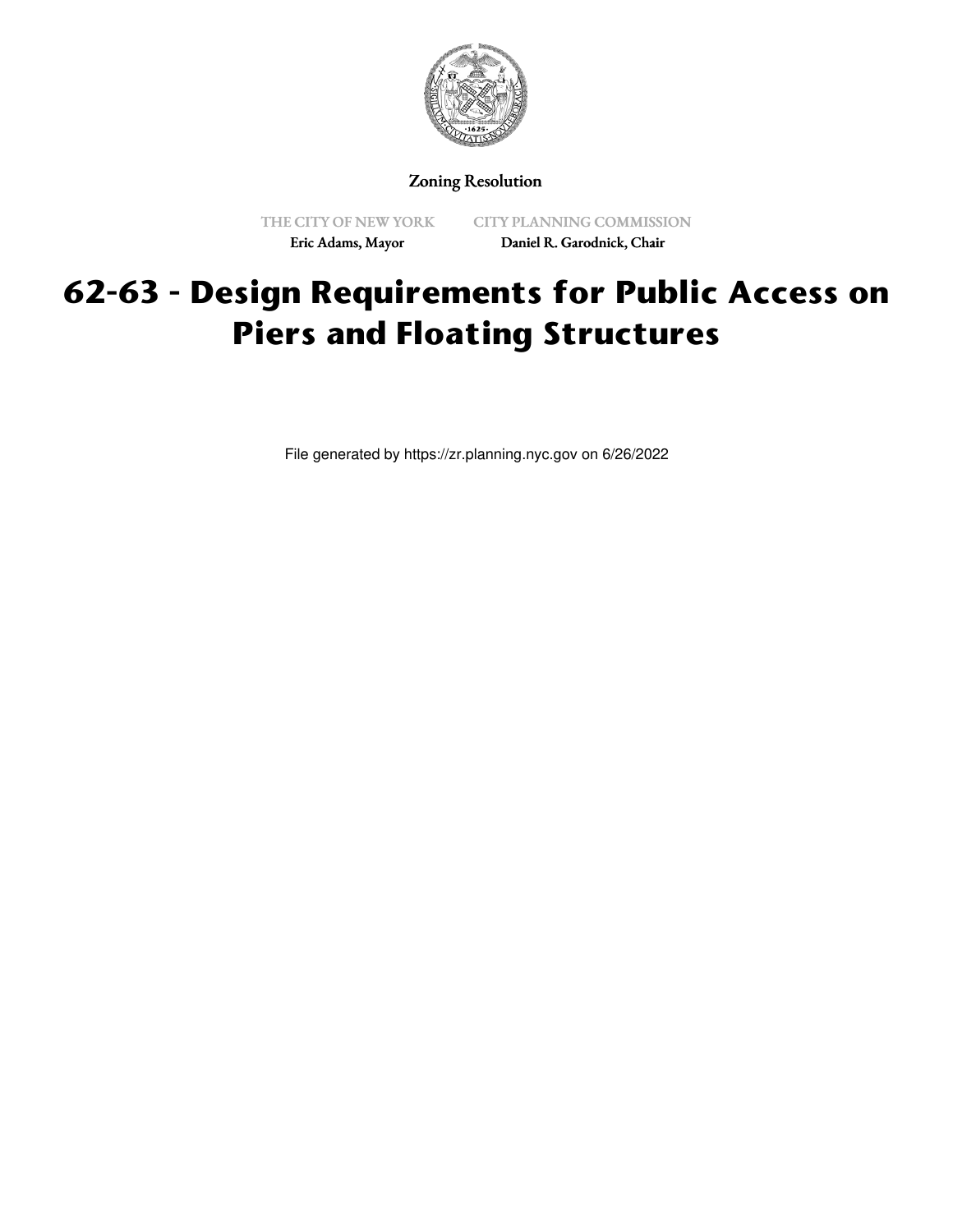## **62-63 - Design Requirements for Public Access on Piers and Floating Structures**

LAST AMENDED 4/22/2009

## **62-631 - Design requirements for public access on piers**

#### LAST AMENDED 3/26/2014

The design requirements of this Section shall apply to #waterfront public access areas# on #piers#, pursuant to Section 62-54.

(a) Circulation and access

At least one circulation path having a minimum clear width of 10 feet shall be provided throughout the public access area required on the #pier#.

(b) Permitted obstructions

In addition to permitted obstructions pursuant to Section 62-611, #pier# public access areas may include one freestanding open or enclosed public pavilion, provided such structure does not exceed one #story#, is no taller than 30 feet and has an area no larger than 1,600 square feet. At least 50 percent of the perimeter wall area on all sides, up to a height of 15 feet, shall consist of clear or glazed materials which may include #show windows#, glazed transoms, glazed portions of doors or latticework. Such structures shall be exempt from #building# spacing requirements on #piers# provided they maintain a spacing of at least 12 feet from other #buildings# and from any water edge of the #pier#, except that when a #pier# is 30 feet or less in width, a pavilion may abut one water edge.

In Community District 1 in the Borough of Brooklyn, any amenity #accessory# to docking facilities for ferries or water taxis shall be considered a permitted obstruction only where such amenity is certified by the Chairperson of the City Planning Commission in conjunction with the docking facility, pursuant to Section 62-813 (Docking facilities for ferries or water taxis in certain waterfront areas).

#### (c) Seating

At least one linear foot of seating is required for every 100 square feet of #pier# public access area, subject to the provisions of paragraphs (a) through (d) of Section 62-652.

### **62-632 - Design requirements for public access on floating structures**

#### LAST AMENDED 4/22/2009

The design requirements of this Section shall apply to #shore public walkways# provided in conjunction with as-of-right #development# on #floating structures#, pursuant to Section 62-55.

(a) Circulation and access

A circulation path shall be provided with a minimum clear width of 10 feet. On shallow portions of #zoning lots# where the width of the #shore public walkway# may be reduced in accordance with Section 62-53, the minimum clear width of the path may be reduced to a minimum of six feet when the #shore public walkway# is less than 16 feet.